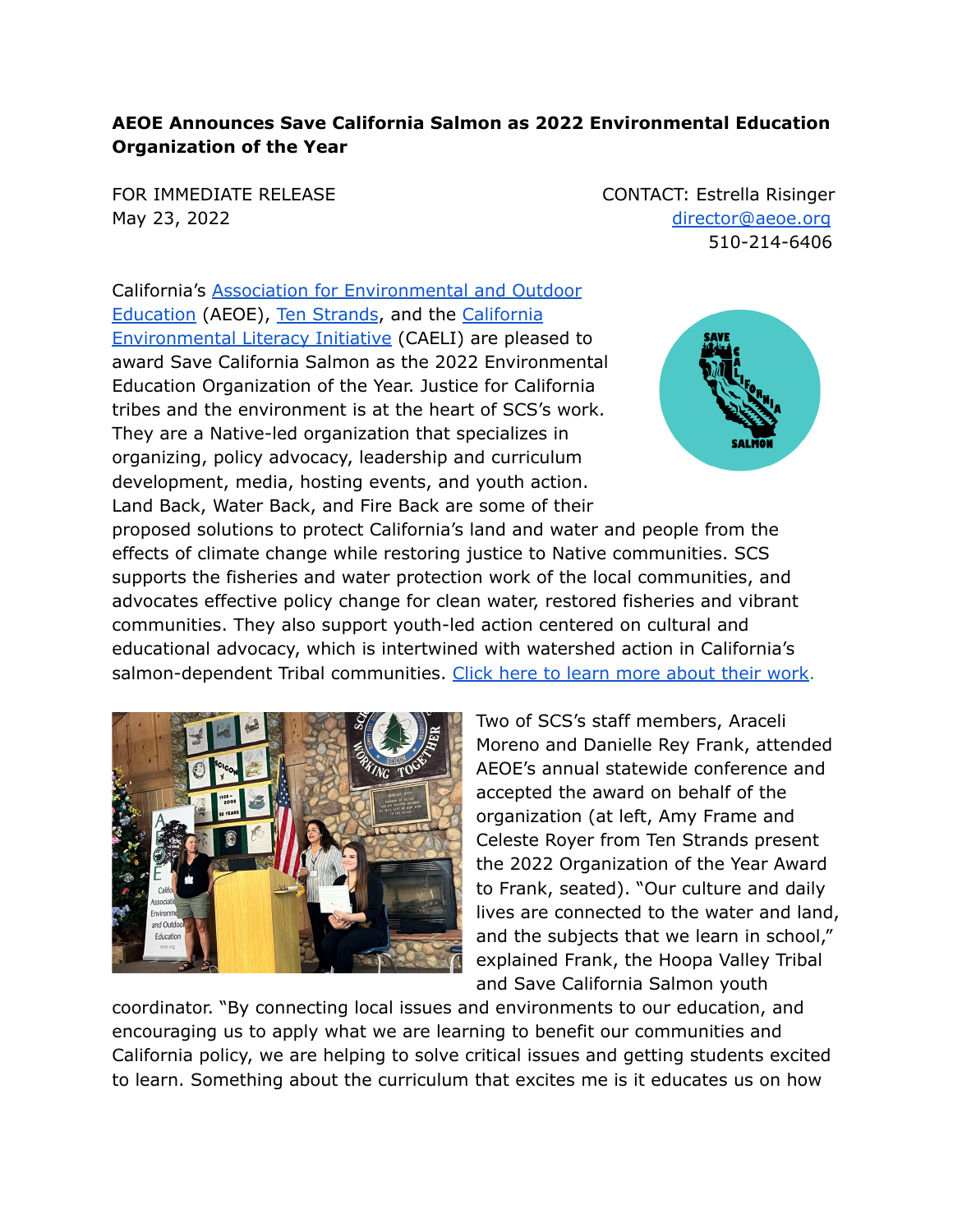to sustain what we have left of the sacred world our ancestors left, while teaching what can be done to help revive it."

Save California Salmon successfully works in coalitions with California Tribal governments, school districts, teachers, and other Tribally-led organizations and nonprofits. The communities they work with include Yurok, Hoopa Valley, Karuk, Winnemem Wintu, Tolowa Deeni, Shingle Springs Band of Miwok Indian, Wiyot, Pit River, Pomo, Ohlone and other Tribal youth and families. SCS also helps support the work of fish and water-dependent communities such as commercial fishermen, non-Native and Native subsistence fishermen, and drinking water advocates and treatment facilities. They strive to keep these communities well educated and engaged in water pollution, flow, and fishery policy decisions in Northern California. SCS has been working with educational institutions including universities (Humboldt State University, UC Davis), school districts (Klamath Trinity Unified, Northern Humboldt, and Junction School Districts), high schools (Hoopa Valley, Arcata, and McKinleyville High), and Tribal education departments to get youth involved in natural resources decisions, cultural activities, environmental justice, and citizen science. They are focused mainly in rural areas in Northern California (Bay Delta/San Francisco Bay to the Oregon Border) however, they also work very closely with youth and environmental justice-focused organizations in Los Angeles, Stockton, and the Bay Area, as well as with Tribes from all over the West Coast.

Save California Salmon also develops community and science events regarding California's water and land/rights issues both virtually and in person, and which showcase Native youth, scientists, teachers, policy experts, and community leaders who share their experiences and stories in order to bring their social justice issues to light. They developed a high school and junior high school curriculum Advocacy & Water Protection, a Native designed, led, and built project that is aligned to California state standards, and which is being implemented in schools along the north coast. They produce a podcast and newsletter which discuss their projects, Native rights, youth, and environmental issues. All of these methods are proof of their creative means of getting Native voices and Tribal justice issues out to the public.

AEOE's Executive Director Estrella Risinger shared, "Save California Salmon does incredible work in their community. The Organization of the Year Award recognizes an outstanding organization that is advancing the impact of environmental and outdoor education in California in a meaningful way by offering innovative programs, following research-based best practices, and promoting equitable access to environmental learning. On behalf of Ten Strands and CAELI, AEOE is pleased to present the 2022 award to Save California Salmon, whose mission and programs